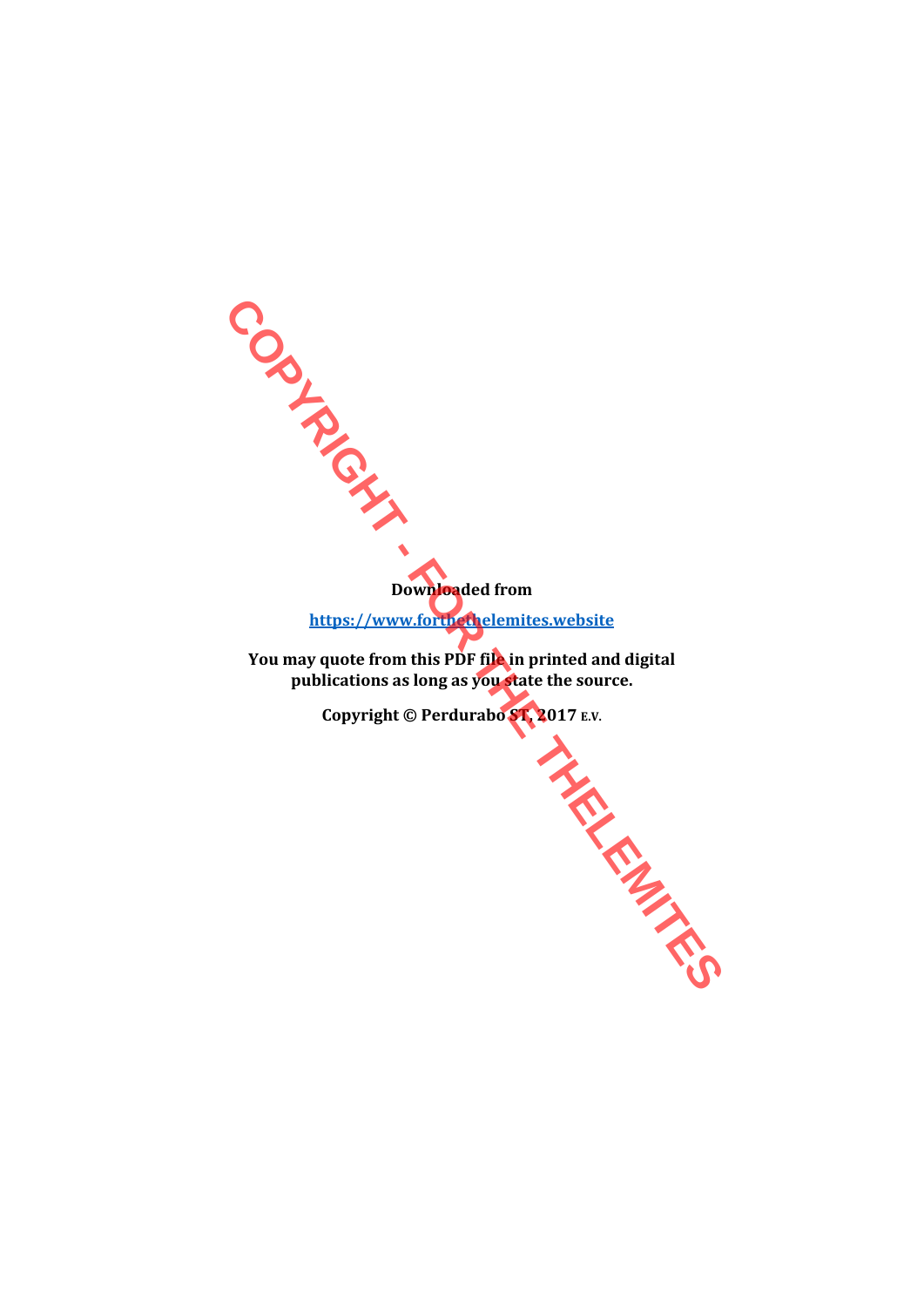## **FOR THE THELEMITES**

## **ROSE AND ALEISTER CROWLEY'S STAY IN EGYPT IN 1904 A STUDY OF THE CAIRO WORKING AND WHAT IT LED TO**



*FRATER PERDURABO, to whom this revelation was made with so many signs and wonders, was himself unconvinced. He struggled against it for years. Not until the completion of His own initiation at the end of 1909 did He understand how perfectly He was bound to carry out this work. (Indeed, it was not until his word became conterminous with Himself and His Universe that all alien ideas lost their meaning for him). Again and again He turned away from it, took it up for a few days or hours, then laid it aside. He even attempted to destroy its value, to nullify the result. Again and again the unsleeping might of the Watchers drove Him back to the work; and it was at the very moment when He thought Himself to have escaped that He found Himself fixed for ever with no possibility of again turning aside for the fraction of a second from the path.* 

 *The history of this must one day be told by a more vivid voice. Properly considered, it is a history of continuous miracle.*

THE EQUINOX OF THE GODS, 1936 E.V.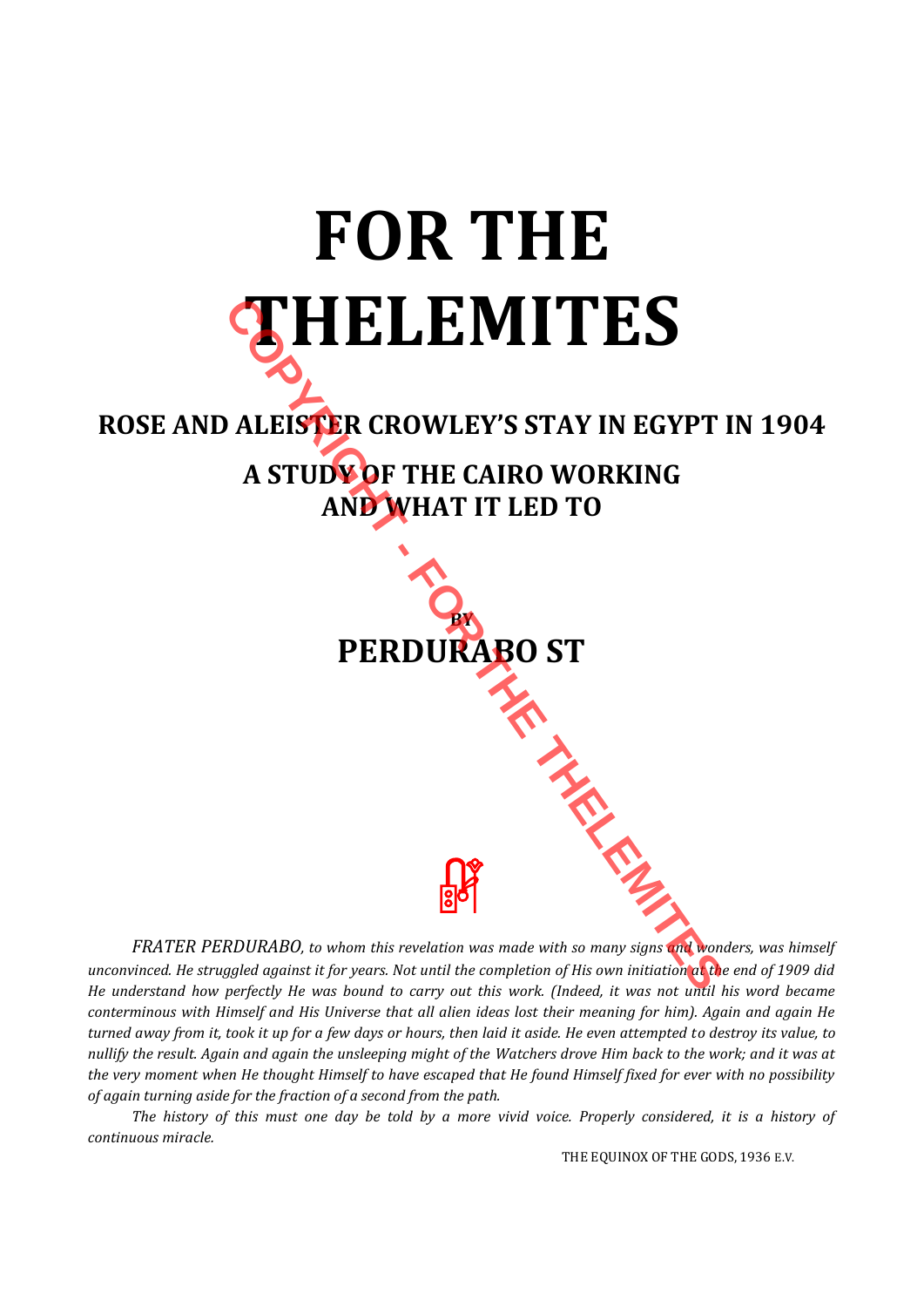## **The 231 Secret Gates of the** *Sefer Yetzirah* **Revealed!**

**Found below is a short, very important comment to** *Liber L vel Legis***. It is published now (by decision of the Brothers) in consequence of the Equinox of the Gods, which was announced in the 'Victorious City' in March 1904 E.V., since it is stated by Nuit in** *Liber L vel Legis* **–** *The Book of the Law* **– which was received by Aleister Crowley on April 8, 9, & 10, 1904 E.V.:** 

**"***The Perfect and the Perfect are one Perfect and not two; nay, are none!***"** 

**"***Nothing is a secret key of this law. Sixty-one the Jews call it; I call it eight, eighty, four hundred & eighteen.***"** 

**"***But they have the half: unite by thine art so that all disappear.***"** 

**"***My prophet is a fool with his one, one, one; are not they the Ox, and none by the Book?***"** 

**"***Abrogate are all rituals, all ordeals, all words and signs. Ra-Hoor-Khuit hath taken his seat in the East at the Equinox of the Gods; and let Asar be with Isa, who also are one. But they are not of me. Let Asar be the adorant, Isa the sufferer; Hoor in his secret name and splendour is the Lord initiating.***"** 

**(***Liber L vel Legis***, I, [45]-[49].)** 

**– hence after all these years now published in order to obey these words also by Nuit:** 

**"[…]** *solve the first half of the equation, leave the second unattacked.***"** 

**(Ibid., I, [56].)** 

**"***Sepher Yetzirah is a very ancient and marvellous book that all major Kabbalists stood in awe of. The book, which numbers only a few pages, contains profound secrets hidden in a most ingenious way! It is evident that it was originally handed over orally among a certain group of initiates. Its secrets were known by the older Kabbalists, but I am inclined to*  believe that some of its 'hidden' marvels probably not were transmitted to the later *Kabbalists.***" COPYTAGE AND ACCEDED**<br>
The Defect are one Perfect and not two; nay, are none!"<br>
cret key of this law. Sixty-one the Jews call it; I call it eight<br>
the half: unite by thine art so that all disappear."<br>
the half: unite by t

**(Quote from** *For the Thelemites***, Chapter 10; 'The Tarot and its Paths', p. 339. This chapter is found in the extract from the book published here as "***The Tarot***":** https://www.forthethelemites.website/the-tarot**)** 

**Do what thou wilt shall be the whole of the Law.** 

**– The word of the Law is θελημα. –** 

**A⸫mor est Lex, A⸫mor sub Voluntate** 

 $\Theta$  in  $\Pi$  An Vviii (2022 E.V.)